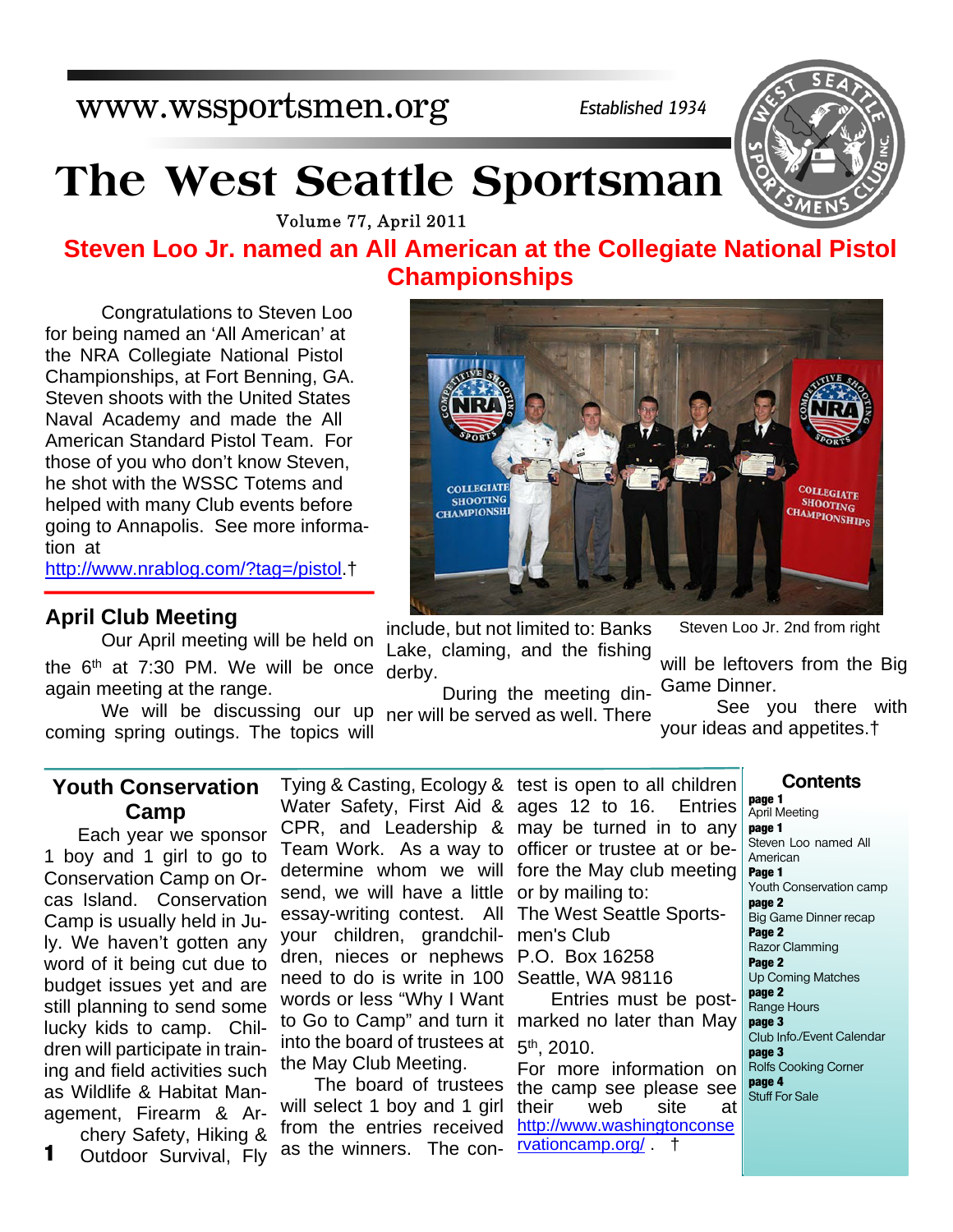#### **Big Game Dinner recap**

The clubs Big Game Dinner was the other week. While the turn out was smaller then usual with the date change the food was still fantastic.

Thank you to all our cooks they worked so hard in the kitchen to make sure we all had enough to eat and that it tasted great. Their work never goes unnoticed. We all appreciate the work that was put in by everybody in order to have this event. There was a lot of work that was done behind the scenes, so thank you to all of the volunteers that put in their time, talent, and/or donations.

We would also like to thank Elliot Bay Brewery for providing the beer at cost.†

#### **April Razor Clamming**

OLYMPIA - The Washington Department of Fish and Wildlife (WDFW) plans to open ocean beaches for a second round of razor-clam digging in April if marine toxin tests show the clams are safe to eat.

 In addition to the dig tentatively scheduled April 7-9 at Long Beach and Twin Harbors, WDFW also hopes to open those beaches for clam digging April 19-23 and two others April 21-23.

 Final word on those digs - all scheduled on morning low tides - will be announced about a week ahead of time, once the results of the marine toxin tests are available.

 "The weather was pretty rough during the March opener, so diggers didn't get as many clams as we thought



they would," said Dan Ayres, WDFW coastal shellfish manager. "That gives us an opportunity to schedule a second dig in April."

 If the toxin results are favorable, Long Beach and Twin Harbors will reopen for digging April 19 through April 22, until noon each day, plus April 23 until 1 p.m. Two other beaches - Copalis and Mocrocks - will be open for digging April 21-22 until noon and April 23 until 1 p.m. under that plan.

 Fishery managers agreed to an extra hour of digging Saturday, April 23, because low tide won't occur until 11:27 a.m. that morning, Ayres said.

 "We didn't want to be in the position of shooing diggers off the beach just a half-hour after low tide," he said. "This schedule makes more sense for everyone."

 As currently proposed, digging days and morning low tides for April are: " April 7 (Thursday), 9:37 a.m.

(0.1 feet); Long Beach, Twin Harbors " April 8 (Friday), 10:19 a.m. (0.2 feet); Long Beach, Twin Harbors

 " April 9 (Saturday), 11:07 a.m. (0.4 feet); Long Beach, Twin Harbors

" April 19 (Tuesday), 8:07 a.m. (-1.8 feet); Long Beach, Twin Harbors

 " April 20 (Wednesday), 8:54 a.m. (-1.7 feet); Long Beach, Twin Harbors

 " April 21 (Thursday), 9:42 a.m. (-1.4 feet); Long Beach, Twin Harbors, Copalis and Mocrocks

 " April 22 (Friday), 10:33 a.m. (-0.8 feet); Long Beach, Twin Harbors, Copalis and Mocrocks

 " April 23 (Saturday), 11:27 a.m. (-0.2 feet); Long Beach, Twin Harbors, Copalis and Mocrocks (Digging allowed until 1 p.m.)

 Kalaloch Beach is closed to razor-clam digging until further notice for an assessment of the clam population on the beach. The beach, managed by the National Park Service, is located inside Olympic National Park.

 Ayres reminds diggers age 15 or older that they must purchase a 2011-12 license to participate in the April open-

#### *Continued on page 3*

#### **Up coming Small bore & Air Matches**

| April 2nd<br>April 9th | Seattle<br>Seattle | Cub Match<br>Air pistol & Standard pistol | Burr<br>Cozens |
|------------------------|--------------------|-------------------------------------------|----------------|
| April 17th             | Tacoma             | Prone Sight-In & Practice Match           | Carey          |
| May 13th               |                    | Wenatchee Jr. Air rifle match             | Shellen        |
| May 14th-15th          |                    | Wenatchee Jr. Outdoor Championships       | Shellen        |
|                        |                    |                                           |                |

Shellenberger Shellenberger

#### **Range Hours and Activity**

Monday - Small Bore - 6:00 PM, Tuesday - Rifle League, - 6:00 PM Wednesday - Juniors - Call Fred Burr at 206-935-4883 for information. Cost: Adult members \$2.00, non- members \$4.00, Juniors \$1.00.

Volume 77, April 2011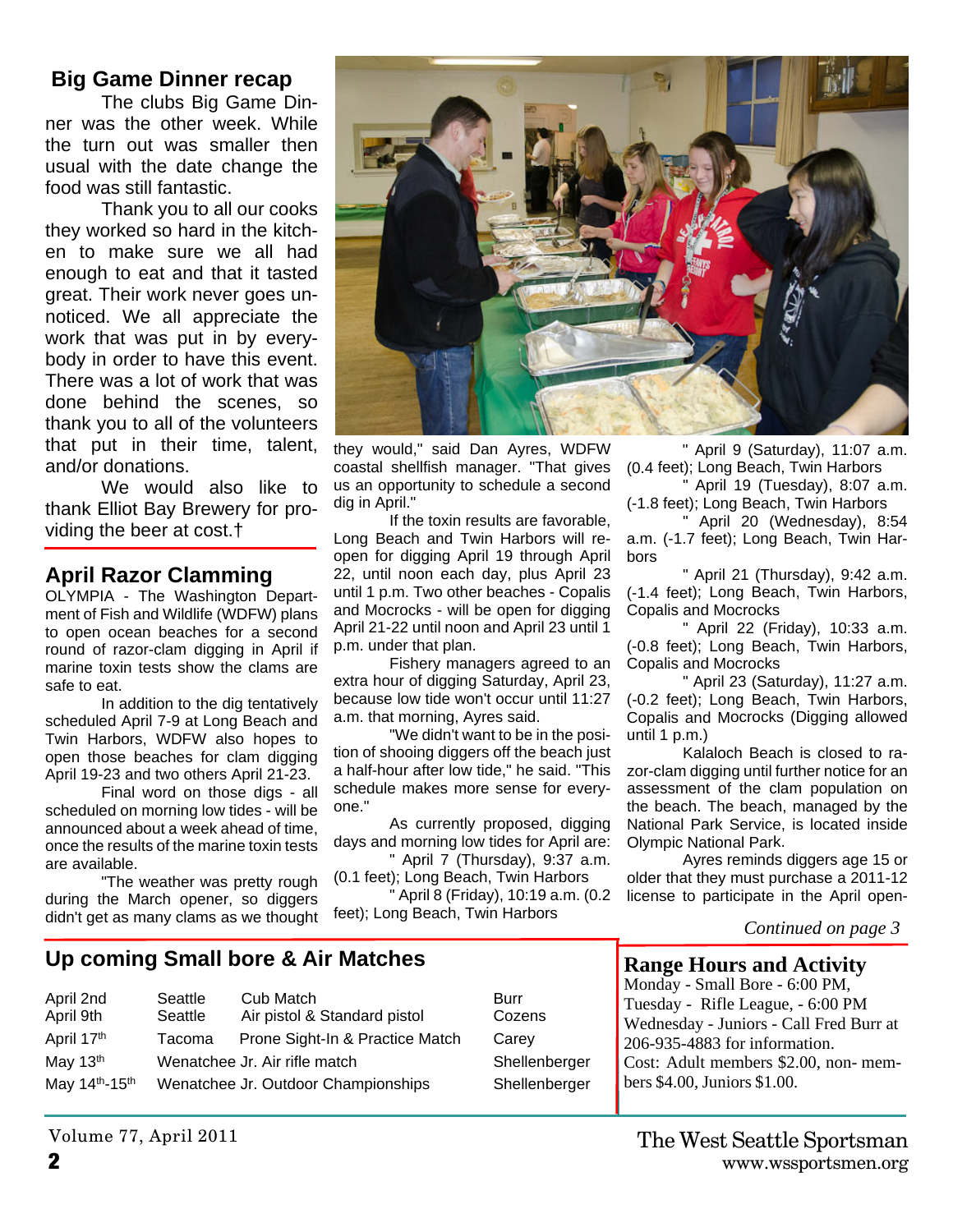#### **The West Seattle Sportsmen's Club Sponsors of the Roger Dahl Rifle Training Range**

President – Tony Olszewski 425-226-5643 Greg Boyd 206-965-9629 Fred Burr Vice Pres. – Steve Loo Fred Burr 206-935-4883 Secretary – Kristin Shamek **Richard George Frank Novito** Richard George Frank Novito Treasurer – Cam Robinson<br>
Roz & Jerry Mascio<br>
Rec. Sec. – Eric Iwamoto<br>
Roz & Jerry Mascio<br>
Contact us at: info@wssportsmen.org

#### **OFFICERS TRUSTEES LIFE TIME MEMBERS**

Contact us at: info@wssportsmen.org



Rolf's Cooking Corner

#### **River-Run Baked Rainbow Trout**

Ingredients:

1 lb trout fillers

3 TB plus ¼ cup butter, divided

1 tsp tarragon

2 tsp capers

2 tsp lemon juice

Directions:

- 1. Preheat oven to 375.
- 2. Place fish fillets with 3 TB butter in sprayed shallow pan and sprinkle with salt and pepper
- 3. Bake for about 6-8 min, turn and bake until fish flakes.



4. For sauce, melt ¼ cup butter with tarragon, capers, and lemon juice in saucepan and serve over warm fish

**C a l e n d a r** April 6th - Club Meeting April 7th-9th - Razor Clamming

**E v e n t s**

April 20th - Board Meeting April 19th-23rd - Razor Clamming May 4th - Club Meeting May 18th - Board Meeting

If you have any ideas for programs to have at the club meetings or any good outing ideas let one of the Officers or Trustees know. You may contact us at: info@wssportsmen.org

| <b>New</b>                                                                                                                                                                                                                    | <b>MEMBERSHIP APPLICATION</b> |                      | <b>Renewal</b>                                                                                                                                                                                                                |  |  |  |
|-------------------------------------------------------------------------------------------------------------------------------------------------------------------------------------------------------------------------------|-------------------------------|----------------------|-------------------------------------------------------------------------------------------------------------------------------------------------------------------------------------------------------------------------------|--|--|--|
| <b>WEST SEATTLE SPORTSMEN'S CLUB</b>                                                                                                                                                                                          |                               |                      |                                                                                                                                                                                                                               |  |  |  |
|                                                                                                                                                                                                                               |                               |                      | Date and the same state of the state of the state of the state of the state of the state of the state of the state of the state of the state of the state of the state of the state of the state of the state of the state of |  |  |  |
|                                                                                                                                                                                                                               |                               |                      |                                                                                                                                                                                                                               |  |  |  |
| propagation and conservation of game birds, game animals, and fish in the State of Washington, do hereby apply<br>for membership in the WEST SEATTLE SPORTSMEN'S CLUB and tender herewith the sum of \$                       |                               |                      |                                                                                                                                                                                                                               |  |  |  |
| payment of one year's dues.                                                                                                                                                                                                   |                               |                      |                                                                                                                                                                                                                               |  |  |  |
| "I solemnly swear that I will abide by the Constitution and By-Laws of the West Seattle Sportsmen's Club and                                                                                                                  |                               |                      |                                                                                                                                                                                                                               |  |  |  |
| help in its up-building and I will not willfully disobey the Game Laws wherever I fish or hunt. I will always be                                                                                                              |                               |                      |                                                                                                                                                                                                                               |  |  |  |
| a true sportsman both in the field and to my brother members at all times.                                                                                                                                                    |                               |                      |                                                                                                                                                                                                                               |  |  |  |
|                                                                                                                                                                                                                               |                               | If you would like to |                                                                                                                                                                                                                               |  |  |  |
|                                                                                                                                                                                                                               |                               | receive the Club     |                                                                                                                                                                                                                               |  |  |  |
|                                                                                                                                                                                                                               |                               | newsletter by email  |                                                                                                                                                                                                                               |  |  |  |
|                                                                                                                                                                                                                               |                               | check here.          |                                                                                                                                                                                                                               |  |  |  |
| Phone Representation of the Representation of the Representation of the Representation of the Representation of the Representation of the Representation of the Representation of the Representation of the Representation of |                               |                      |                                                                                                                                                                                                                               |  |  |  |
|                                                                                                                                                                                                                               |                               |                      |                                                                                                                                                                                                                               |  |  |  |
| (New Only)                                                                                                                                                                                                                    |                               |                      |                                                                                                                                                                                                                               |  |  |  |
| The West Seattle Sportsman                                                                                                                                                                                                    |                               |                      | Volume 77, April 2011                                                                                                                                                                                                         |  |  |  |

Serves 4-6

www.wssportsmen.org **3** The West Seattle Sportsman